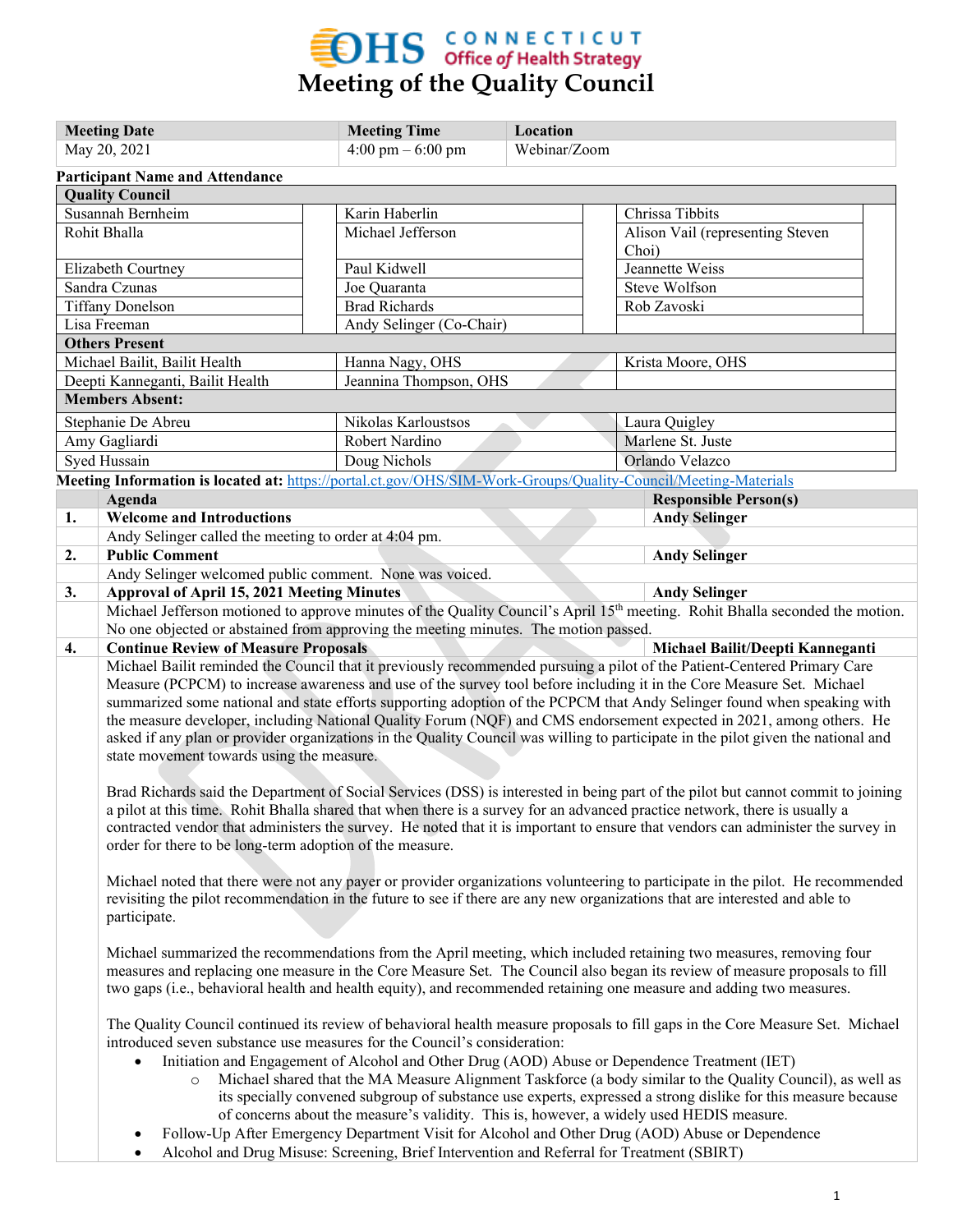$\rm{DHS}$  CONNECTICUT office of Health Strategy **Meeting of the Quality Council**

- o Michael shared that Oregon developed this measure based on federal SBIRT requirements. Beginning in 2021, it is being implemented as an EHR-based measure (it previously relied on medical record review).
- Substance Use Assessment in Primary Care
	- o Michael shared that the MA Taskforce will adopt this measure as a pay-for-reporting (P4R) measure in 2023 and a pay-for-performance (P4P) measure in 2024. He noted that it is a claims-based measure, which requires practices to code for the assessment being performed. Michael added that the Taskforce preferred to adopt an assessment and follow-up measure, but such a measure currently does not exist. Finally, Michael shared that this measure is currently focused on adults, but the Taskforce hopes that it will include adolescents in the future.
- Concurrent Use of Opioids and Benzodiazepines
	- Michael explained that this is a "Developmental" measure in RI, which means the RI Work Group hopes to adopt the measure in its "Core" and "Menu" sets the future.<sup>[1](#page-1-0)</sup>
- Use of Pharmacotherapy for Opioid Use Disorder
- Continuity of Pharmacotherapy for Opioid Use Disorder
	- o Michael noted that the MA Taskforce substance use experts liked this measure a lot and recommended that it remain in the state's "Menu" set.

Michael asked the Council for its opinion on the substance use measures.

- Andy Selinger said the Council needs a substance use measure and expressed his preference for adopting two measures – one focused on screening and the other focused on continuity. He noted that the pharmacotherapy measures could serve as the continuity measure. Andy said that between the two pharmacotherapy-focused measures, he preferred Continuity of Pharmacotherapy for Opioid Use Disorder because it assesses performance for people with at least 180 days of treatment.
- Joe Quaranta shared that the proposed measures fall into three categories  $(1)$  general population-based screening measures, (2) measures to identify people with opioid disorders and (3) measures that evaluate management of opioid use disorder. He explained that population-based screening measures will have larger denominators, whereas the other two categories may have insufficient denominator sizes at the provider organization level. He shared that Concurrent Use of Opioids and Benzodiazepines has reliable data, is producible and assesses a broad number of patients (including those who do not have opioid use order). Joe shared that he did not think there would be sufficient denominator size for either pharmacotherapy-focused measures, especially given that primary care providers typically do not manage opioid use disorder.
- Karin Haberlin shared her preference for including both a screening measure and an engagement/continuity measure. She noted that the IET measure is in wide use and said it would be important to consider if people are staying in treatment in 30 days, especially given the stigma associated with substance use treatment. She said the Concurrent Use of Opioids and Benzodiazepines measure is important because that combination can be quite deadly. She said if she had to pick, she would choose IET and the Use of Pharmacotherapy for Opioid Use Disorder (because the latter assesses an effective treatment and performance varies significantly by race, ethnicity and socioeconomic status).
- Brad Richards said CMS recently announced that physicians can prescribe buprenorphine without the "X-waiver" requirement, which increases its availability. He added that the Use of Pharmacotherapy for Opioid Use Disorder therapy measure will capture initiation of treatment, which is important. He agreed that it would be helpful to have a screening measure.
- Andy Selinger spoke in favor of Substance Use Assessment in Primary Care because it has the most "bang for the buck." Steve Wolfson agreed with Andy, noting that it is the least burdensome measure, which could increase adoption of the measure. Joe Quaranta confirmed that the measure would be easy to adopt because it assesses provision of a service that providers already are doing and code for.
- Susannah Bernheim asked why the MA Taskforce did not like IET. Michael explained that it was primarily because it viewed the measure as lacking validity (a higher rate could indicate worse performance).
- Rob Zavoski shared that he would endorse Use of Pharmacotherapy for Opioid Use Disorder. He also spoke in favor of Concurrent Use of Opioids and Benzodiazepines, noting that the percentage of people on both drugs in CT is staggering. He said most PCPs may not know if their patient is simultaneously using both drugs because another provider is writing the script. He said it would be easy to implement using claims data.
- Rohit Bhalla spoke in favor of Substance Use Assessment in Primary Care because it includes a broad population and can move the needle on an important topic. He also spoke in favor of Concurrent Use of Opioids and Benzodiazepines, noting that a lot of opioid use is because people are using both drugs.

<span id="page-1-0"></span> $1 \text{ A}$  "Core" set measure is a measure that is expected/required to be used in all contracts between a payer and a provider organization. A "Menu" set measure is a measure that can be used, but is not expected/required to be used in all contracts. In MA, payers and provider organizations are voluntarily aligning with the measure set. In RI, commercial payers are required to adhere to the measure set and Medicaid is voluntarily aligning.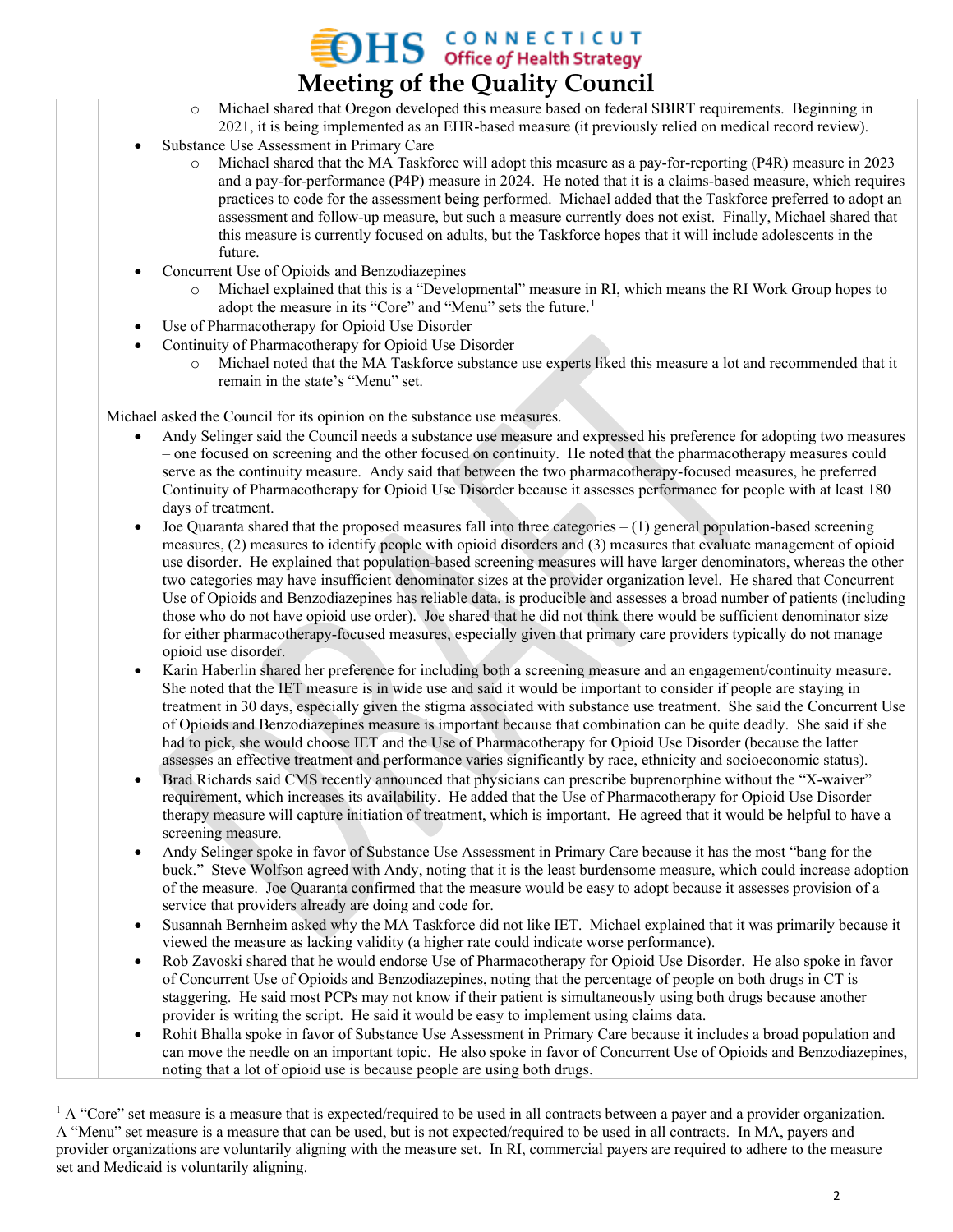# **OHS** CONNECTICUT **Meeting of the Quality Council**

• Michael proposed including all three measures for this this year because they are claims-based. He asked if DSS and a commercial payer could run the measures at the Advanced Network (AN) level in the next year to confirm if the denominator sizes are meaningful. Brad confirmed that DSS could do so. There were no commercial payer volunteers. OHS will follow up individually with the payers.

**Recommendation**: Add Substance Use Assessment in Primary Care, Concurrent Use of Opioids and Benzodiazepines and Use of Pharmacotherapy for Opioid Use Disorder.

**Next Steps**: OHS will reach out to commercial payers that can volunteer to run the claims-based substance use measures in the next year to confirm if there are sufficient denominator sizes at the Advanced Network level. It will follow up with DSS and any commercial payer volunteers to obtain the requested data.

Michael introduced one additional tobacco use measure for the Council's consideration.

- Tobacco Use and Help with Quitting Among Adolescents
	- o Michael shared that the MA Taskforce did not include this measure because it excludes vaping, which is a common form in which adolescents use tobacco. He recommended revisiting tobacco-focused measures in the future, noting that measure stewards are likely update their measures to incorporate vaping.
	- Andy agreed with Michael, noting that that the Council's time is best spent on other priorities until there are better tobacco measures available.
	- o **Recommendation**: Do not add.

Michael reminded the Council that health equity was of greatest importance to the Council. He described one framework that the Council could use to classify health equity measures – measures applied at the total population-level for which there are known disparities, measures that assess removal of barriers to equity, measures that assess collection of race, ethnicity, language and disability status (RELD) data and measures that assess disparities by stratifying performance by RELD, gender, geography, etc. He introduced several health equity measures:

- Lead Screening in Children
	- o Michael said this is a measure applied for the full population for which there are known disparities. He explained that 26 percent of housing stock in CT has lead risk and Black and Hispanic children are more likely to have lead poisoning before turning six compared to non-Hispanic White children.
- Meaningful Access to Health Care Services for Persons with Limited English Proficiency
	- o Michael noted that this is a new measure developed by the Oregon Health Authority for 2021.
- Health-related Social Needs Screening (MA steward) / Social Determinants of Health (SDOH) Screening (RI steward)
	- o Michael shared that these two measures were developed with the assumption that if a person screens positive, they will be referred to services. Only screening measures exist today, but in the future it is likely that there will be measures focused on referral to and receipt of services. There are no national measures today, but there are two homegrown measures developed by MA and RI for their Medicaid programs. The RI is also included in the State's multi-payer measure set. Michael explained that NC also developed a measure for use with health plans, not providers, and OR is in the process of developing a measure.
	- o Michael shared that the MA measure is for the whole attributed population whereas RI is for all patients with a visit. Deepti described the different required domains for each measure.
- Measure concept: Collecting RELD data
	- o Michael shared that Covered California has been requiring plans to collect self-reported race and ethnicity data for its enrollees since 2018.
- Measure concept: Stratifying performance for select measures by RELD
	- o Michael shared that NCQA is starting to require plans to stratify measures for a few select NCQA measures by race and ethnicity. He added that Covered California is now planning to require plans to demonstrate a reduction in the gap between the race/ethnicity category with the lowest performance and the plan average.
	- o Michael shared that the MA Taskforce recently endorsed adding a pay-for-reporting measure that requires ACOs to report stratified performance for four measures by race, ethnicity and language: Comprehensive Diabetes Care: HbA1c Poor Control, Controlling High Blood Pressure, Screening for Clinical Depression and Follow-up Plan and Well Child Visits in the First 30 Months of Life. Deepti added that Rhode Island Medicaid is developing a similar measure.
- ED Utilization among Members with Mental Illness
	- o Michael shared that OR found that disparities were greatest for members with mental illness, and therefore developed a measure looking at ED use specifically for individuals with mental illness.

Michael asked the Council for its opinion on the health equity measures.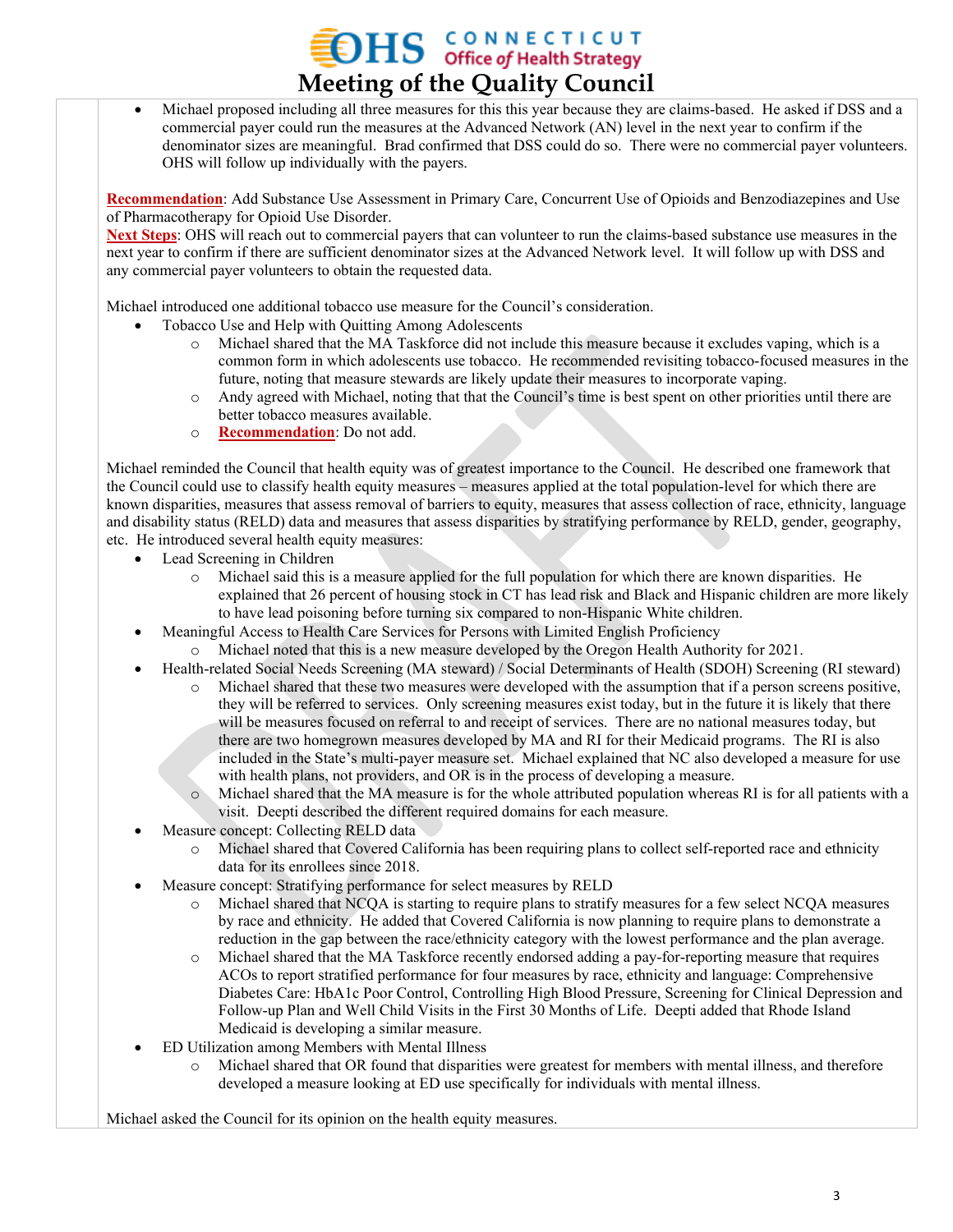# **OHS** *GONNECTICUT* **Meeting of the Quality Council**

- Rohit Bhalla expressed interest in measures that involve stratification because they build on existing measures that providers have worked so hard on and builds on federal efforts to require EHRs and patient-centered medical homes (PCMHs) to collect race/ethnicity data.
- Andy Selinger spoke in favor of adopting a SDOH measure, noting that there are domains for which providers are not collecting data. He said there are simple screens, some as few as 10 questions, that could move the needle. He said it was important that this is recognized and quantified for members of health plans.
- Tiffany Donelson agreed with Andy. She added that stratification is critically important, noting that "we can't improve what we're not measuring." She said that the quality measures should reflect the statewide effort to capture race/ethnicity data and reduce disparities.
- Steve Wolfson also spoke in favor of stratifying measures, acknowledging that this is a change in the health care system which previously tried to be agnostic to a patient's race/ethnicity. Steve added that there should also be a focus on translator services because they are frequently not available.
- Lisa Freeman supported measures focused on SDOH and stratification. She added that stratification is especially important for HbA1c- and blood pressure-focused measures that have clear disparities in performance. Lisa shared that patients who actively engage with their portal have better health outcomes than those who don't, sometimes because of developmental disabilities. She noted that this could be another health equity-focused measure to consider that is different than the traditional measures focused on race/ethnicity.
	- Michael said there is not a measure that currently exists that assesses portal use. He explained that CT could theoretically develop such a measure, but that would require significant effort and resources.
- Susannah Bernheim said that there will need to be a stepwise approach to addressing health equity. She spoke in favor of a two-phase approach that starts with collecting RELD data and stratifying existing measures before moving towards paying for closing gaps in performance.
- Steve Wolfson highlighted that the Council had not yet discussed data privacy when it comes to collecting RELD data, especially for undocumented populations. Michael noted that some patients will decline to share RELD data, which the health care system will need to accept. Steve agreed with Michael.
- Karin Haberlin spoke in favor of SDOH and stratification. She noted that there are more health equity variables beyond race/ethnicity, such as access to information and transportation. She noted that there could be additional reasons for why patients may not use a portal, including lack of interest and/or access to digital technology/ infrastructure.
- Joe Quaranta summarized that the Council appeared to be interested in adopting two types of measures screening patients for SDOH and stratifying outcome-based measures by RELD. Michael agreed with Joe and outlined three outstanding questions – which SDOH measure should the Council adopt, 2) which measures should the Council stratify and by what factors (e.g., race, ethnicity, language and/or disability status) and 3) what does the path towards gap reduction look like? He recommended that Bailit Health develop a proposal for the Council to consider it at the next meeting.

**Recommendation**: Adopt two measures – one focused on SDOH screening and one on stratifying measures by RELD. **Next Steps**: Bailit Health will develop a proposal for the Council to consider in the June meeting, which will consist of a recommended SDOH screening measures, recommended measures to stratify by RELD and a framework for moving towards adopting measures focused on reducing gaps in measure performance.

The Council then considered the Core Measure Set in full after recommendations made during today's meeting. Deepti described the current composition of the Core Measure Set and asked if there was the right balance of process and outcome measures.

- **Post-meeting note**: As of May 20, 2021, there were 22 process measures (81%), three outcome measures (11%), one patient experience measure (4%) and one to-be-determined (TBD) measure (4%). The TBD measure will be updated based on which measures the Council recommends for stratification by RELD.
- Andy Selinger confirmed that the three outcome measures were Plan All-Cause Readmission, Comprehensive Diabetes Care: HbA1c Poor Control and Controlling High Blood Pressure.
- Elizabeth Courtney said she wasn't sure if this was the right question to ask given that the Council comprehensively considered which measures to recommend during the annual review. She said she was comfortable with the current distribution because each measure has been so thoroughly examined.
- Deepti agreed with Elizabeth that that Council considered each measure thoughtfully before making a final recommendation about its inclusion. She noted that the Council could strive to adopt more outcome measures moving forward. Steve Wolfson agreed with Deepti, and added that there were not good outcome measures available during the annual review.
- Susannah Bernheim said one of the limitations of adopting outcomes measures is due to the care setting. She explained that CMS has a fair number of outcome measures, but they're focused on what happens after a hospital visit. She noted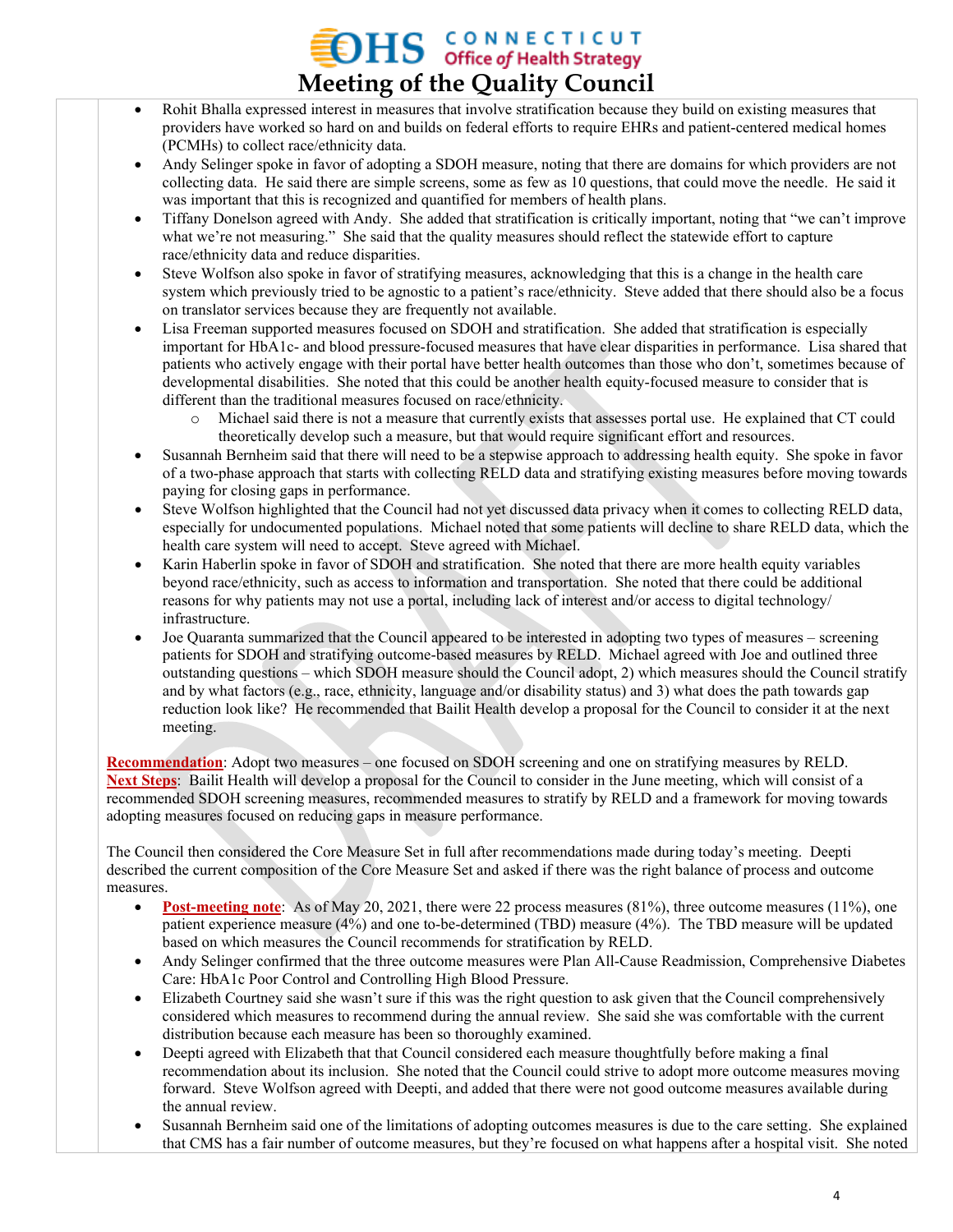### **OHS GONNECTICUT Meeting of the Quality Council**

that there are more outcome-focused measures the Council could consider when it discusses hospital measures, including readmission measures, patient safety measures, and patient-reported outcome measures.

- o Deepti noted that patient safety and patient-reported outcomes were identified measure gaps that the Council will consider next year.
- Lisa Freeman shared that many measures do not capture the patient's perspective. She noted that while CAHPS measures are good, they are limited. She said she did not want to delay this year's annual review, but wanted to commit to considering more patient-reported outcomes and patient safety measures next year.
- Rob Zavoski highlighted that over time, several process measures can be used to predict outcomes. For example, breast cancer screening and positive mammograms can predict patient outcomes.
- Susannah Bernheim noted that one of the Council's priorities was to focus on outcome measures. She said that while some process measures are good predictors of outcomes, CT will not move far on equity if it is focused on closing gaps in processes of care. She asked what the Council would do if it decided that the balance of process and outcome measures is not okay.
	- o Deepti explained that this is a topic the Council will need to defer to next year given that it hopes to finalize its recommendations in the June meeting. She added that some outcome measures can have a greater impact on health status than process measures, which should be recognized. For example, if the Council recommended stratifying performance for outcome measures by RELD, that can have a significant impact on patient outcomes.
	- Michael added that this year was the first annual review of the Core Measure set in quite some time. He explained that in next year, the Council will spend less time reviewing existing measures and will have more time to step back to answer the question "could we add more outcome measures and rebalance the measure set?"
- **Next Steps**: Revisit the balance of process and outcome measures during the annual review for the 2023 Core Measure Set.

Deepti described the current distribution of measures across conditions and asked the Council to consider if it recommended any changes given this information. The Council did not recommend any changes.

**Post-meeting note**: As of May 20, 2021, there were nine behavioral health-focused measures (33%), three cancerfocused and diabetes-focused measures (11% each), two infectious disease-focused and health equity-focused measures (7% each), one cardiovascular-focused, patient safety-focused, pregnancy-focused and respiratory-focused measures (4% each) and four other measures (15%), which includes three well-visit measures and the CAHPS survey.

Deepti described the idea of a true core set, i.e., a set of measures that recommended for use in all payer/accountable network contracts. She explained that the Council will discuss whether to adopt a true core set during the June meeting when it finalizes its recommended changes to the Core Measure Set. In the June meeting, the Council will also review OHS' scoring of the measures recommended for the Core Measure Set against the Council's measure selection criteria. Deepti noted that the scoring exercise is meant to serve as a decision aid for the Council, as low-scoring measures may still be worthy for inclusion in the final Core Measure Set.

Deepti shared two questions the Council will consider after it discusses the Quality Benchmarks: 1) how can CT pursue outcome measures in the absence of a health information exchange and 2) should the Council promote use of modifiers to identify when depression screens are positive, and if so, how?

#### **5. Begin Discussion of Quality Benchmarks Deepti Kanneganti** Deepti Kanneganti provided an overview of the Quality Council's charge for the Quality Benchmarks. Executive Order #5 states that the Council will develop benchmarks to become effective on January 1, 2022 that the benchmarks shall ensure the maintenance and improvement of healthcare quality, shall be applied across all public and private payers and *may* include clinical quality, over- and under-utilization and patient safety measures. She noted that the Council must solicit input from DSS, the Department of Public Health, the Insurance Department and OHS' Technical Team. Deepti added that the Council may wish to align its work with Medicaid's cost and quality reporting. Brad Richards will provide an overview of this scope of work, as directed in Executive Order #6, during the July meeting.

Andy Selinger asked about the difference between a quality measure and a quality benchmark. Deepti noted that the Core Measure Set only identifies a menu of measures that payers and providers can use in contracts but does not specify what the targets should be for each measure. The quality benchmarks, on the other hand, will identify both specific measures and statewide performance targets for each measure. Michael added the definition of quality for the benchmarks is broader than for the Core Measure Set because it can capture population health-focused metrics across the state's entire population.

Deepti explained the two types of quality benchmarks. Health status measures are measures that quantify certain populationlevel characteristics of CT residents (e.g., statewide adult obesity rates, opioid-related overdose deaths). This category of